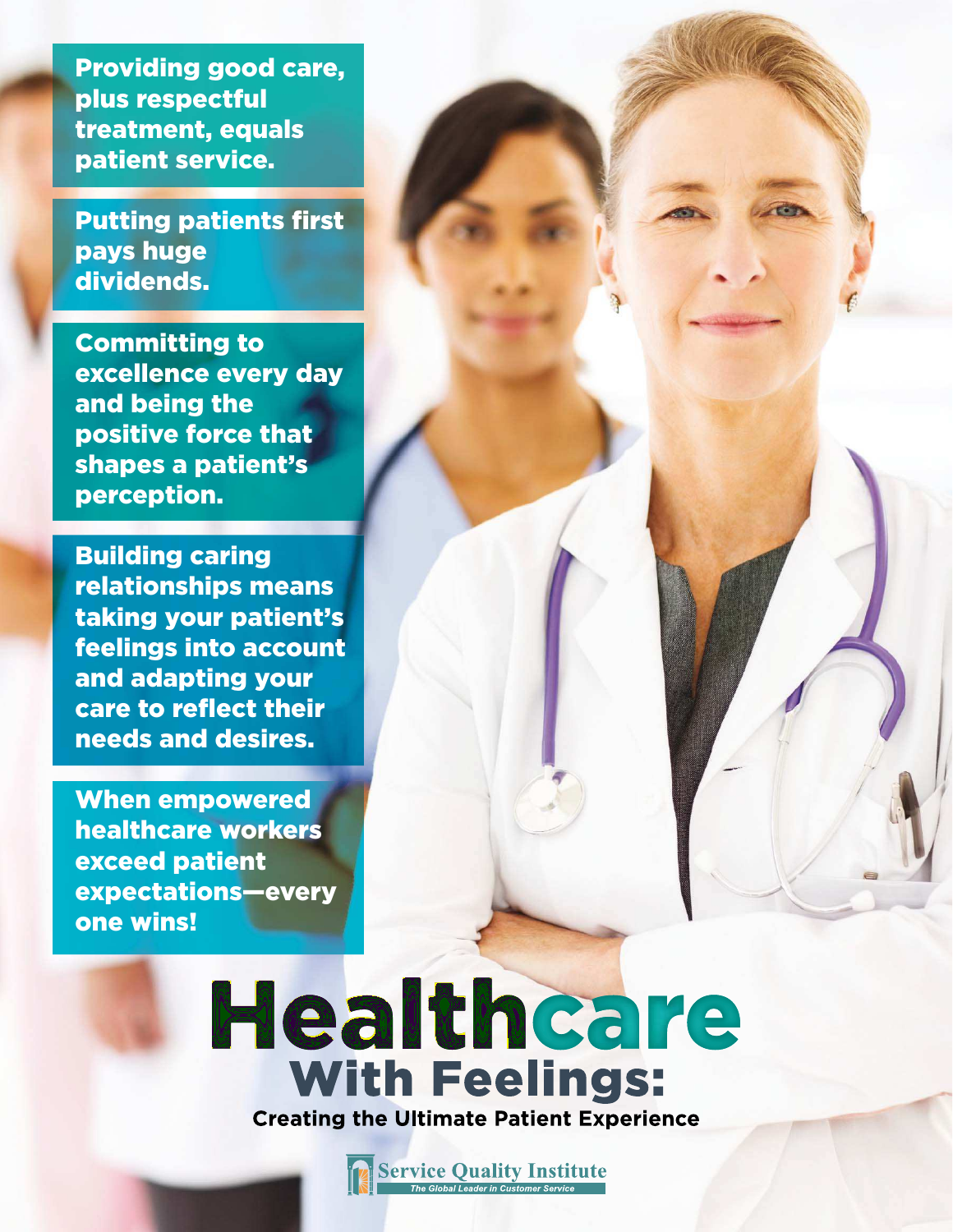

**Healthcare With Feelings** will help all employees, and everyone in the organization should participate—including new and experienced personnel.

This program will have a powerful impact on employee performance and the quality of care your organization provides.

**During the 3-session workshop, healthcare workers will learn how to understand excellence, while covering these 11 areas:**

- 1° How to give best service to improve the healthcare consumer experience.
- 2° What the modern healthcare client wants—and expects.
- 3° How to cultivate a positive self-image while working with patients and co-workers.
- 4° Valuing importance of first impression, as well as feedback and online reviews.
- 5° How to put patients first.
- 6° How to build caring relationships.
- 7° How to learn and use positive communication techniques with patients and co-workers.
- 8° How to provide the best customer service.
- 9° How to exceed expectations and stay engaged.
- 10° How to provide quality care to your colleagues.
- 11° How to handle dissatisfied patients in healthcare settings.

Service Quality Institute provides instructional design that helps ensure effective learning. Employing a unique and proven educational model, learning occurs through reading, observing and participating. Our process reinforces the message through several levels of instruction to help make sure that learning lasts:

- A Participant Book provides background for use during the sessions and for reading afterward to further impact the skills being taught in non-work hours. This enduring guide then becomes a resource to reflect back on learning and tips after you've completed the workshop, saving over 8 hours of classroom time.
- Video Demonstration that shows how the learning concepts work in practice. Over 80% of instruction is built around experiential learning. The principle objectives are to change attitudes and behaviors, to teach leading-edge customer service skills, and to build morale and teamwork.
- The Leader's Guide supports the group facilitator with all of the tools needed to lead a live educational session, including interactive exercises and discussion questions. The leader's guide makes the video vignettes and principles come alive. It is scripted so the learning time is kept on track and is designed so virtually anyone can confidently facilitate the program.
- Scheduling and Implementation Healthcare With Feelings is conducted on-site where your employees work (saving you time and money) in three sessions spaced one week apart. Each session is 2-3 hours long. In developing countries 3–4 hours long.

The **Healthcare With Feelings** technology is also designed so you can implement the system at either one location or many locations simultaneously, ensuring a consistent image and message company-wide.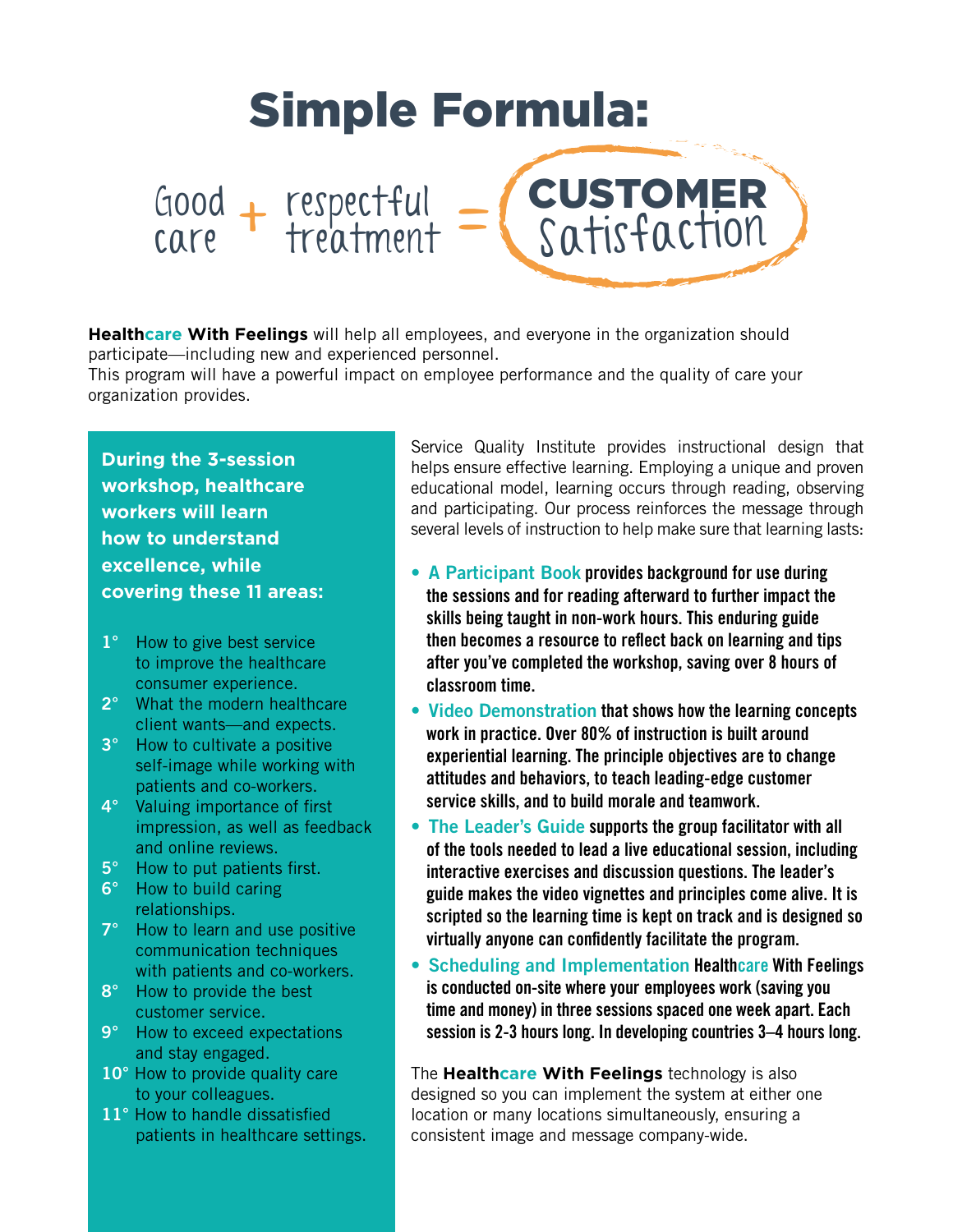# Important Questions About Today's **Healthcare** Customer



HOW DOES YOUR ORGANIZATION CHANGE TO REMAIN COMPETITIVE AND TO BEST SUPPORT YOUR PATIENTS— WHO ARE VERY DIFFERENT THAN TEN YEARS AGO?

HOW DO YOU THINK MOST PEOPLE DECIDE OR CHOOSE ONE PRACTICE OR THE OTHER? WHAT COMPELS THEM TO RETURN AFTER ONE EXPERIENCE WITH YOUR PRACTICE?

Today's healthcare consumers are shrewd, informed buyers and if or when they have a poor experience, they will not hesitate to spell out every painstaking detail in an online forum post, and publicly vent their frustration. The patient will decide if it is easy to do business with your practice, and they expect to be treated with respect, compassion and dignity.

**Healthcare With Feelings** is about adapting to change by providing the best patient care possible.

At the root of every complaint is an opportunity to make improvements.

### **Importance of Quick and Efficient Handling of Complaints**

Commit to excellence every day. Be the positive force that shapes your patients' perceptions, positive reviews and feedback. Make it a great first impression. You usually won't get a second chance.

- When patients feel special they usually walk away feeling good about their experience.
- Use the human touch each and every time.
- Patients are more likely to tolerate a wait if they know how long it is going to be.
- Smiling and communicating in a polite manner should become second nature for everyone in the healthcare industry.
- Your patients deserve courtesy, consistency, fair treatment, and prompt service.